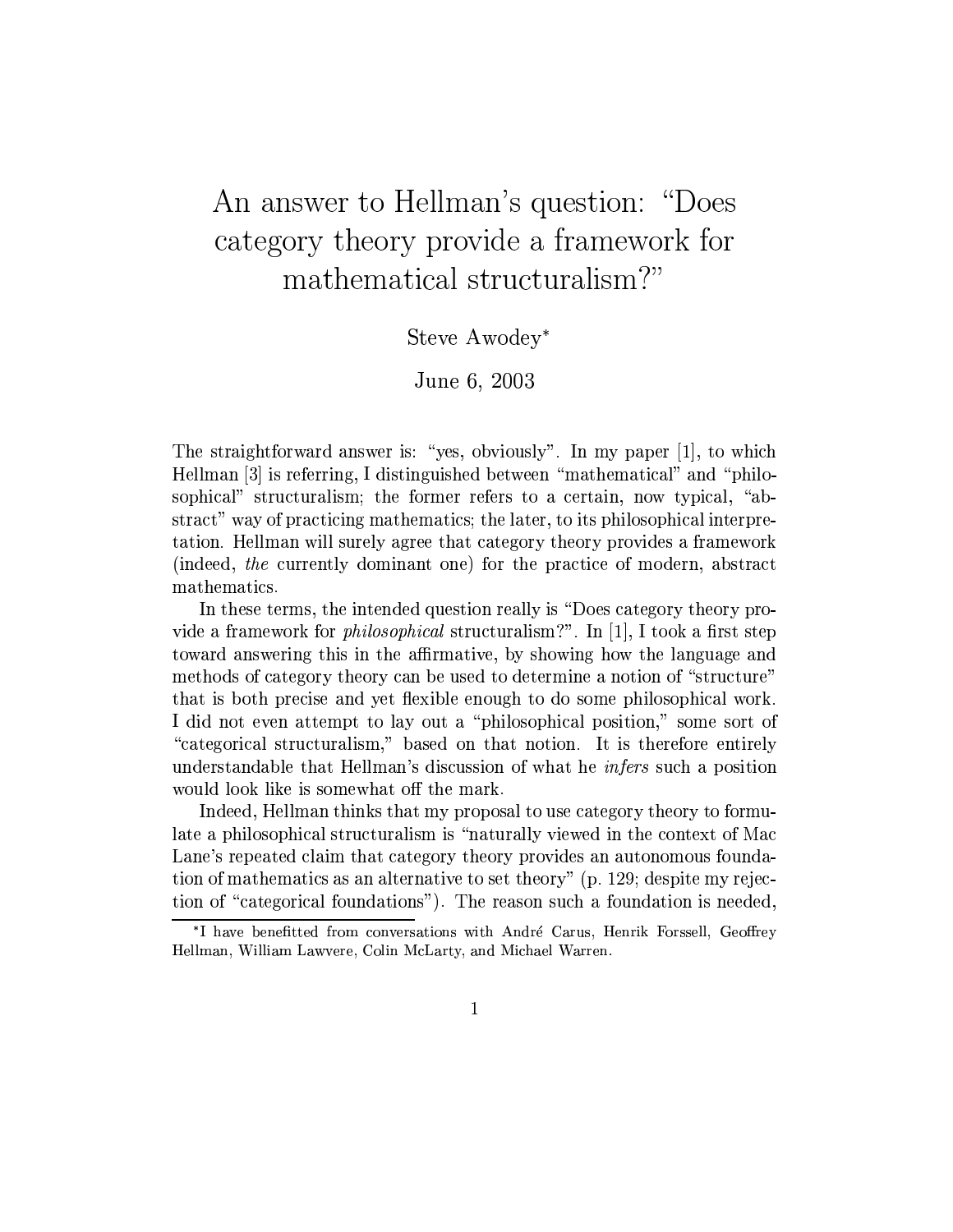he says, is clear: "if category theory is not autonomous but rather must be seen ultimately as developed within set theory, then Awodey's suggestion could not be realized... Thus, we cannot hope to assess Awodey's suggestion without also (re-)examining Mac Lane's thesis." (p. 129f.) Like some other discussions of category theory, however, this misses the point of my proposal, which is not to prefer this or that foundation, but to use category theory to avoid the whole business of "foundations". As for Mac Lane, all that talk about "categorical foundations" was more bridge-building than foundationbuilding. No one doing category theory thinks we are someday going to find the one "true topos," in which all mathematics happens. The translations of set theory into topos theory (and other categories) are intended to show that categories like toposes can be used to do a lot of mathematics for those used to doing mathematics in set theory; they are not supposed to show that topos theory is the new universal "system of foundations," intended to replace set theory. Indeed, the idea of "doing mathematics categorically" involves a different point of view than the customary foundational one, as I shall try to explain in this note.

A related misunderstanding is Hellman's "problem of the home address." The question "where do categories come from and where do they live?"  $(p. 136)$  asks for something that only seems reasonable from a foundational perspective. This requirement exemplifies a general pattern in the discussion: Hellman sympathizes with the structural viewpoint, and even appreciates and accepts many of the details of the categorical approach to it, but he thinks that there is still something missing in the overall category theoretical position. The something is to be provided by his modal-structuralism. But I contend that what is missing is only a correct understanding of the categorical approach.<sup>1</sup> That would hardly be surprising; after all, no such categorical position has yet been articulated.<sup>2</sup> So let me now have a go at it—at least then we'll be talking about the same position.

<sup>&</sup>lt;sup>1</sup>This is not to say that the modal structural approach is intended as "foundational" in the sense to be defined below.

<sup>&</sup>lt;sup>2</sup>Actually, Mac Lane began trying to develop such a position under the heading of "the protean character of Mathematics" in a couple of late papers [4, 5]. My notion of the .<br>"schematic" character of mathematics, below, derives from that source.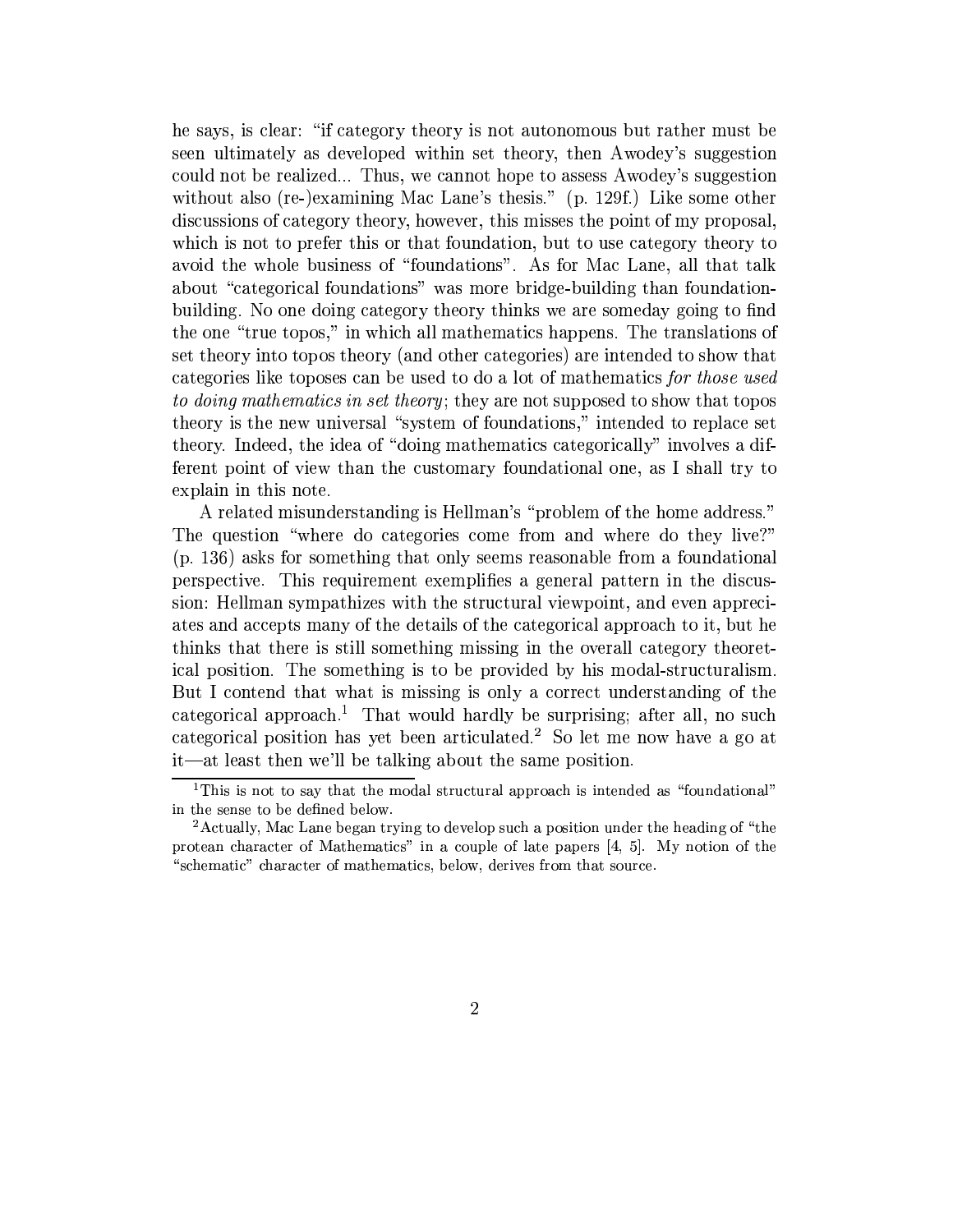## Categorical structuralism

As a first, very rough, approximation, we may say that the point of view that we are going to describe emphasizes form over content; descriptions over constructions; specification of assumptions over deductive foundations; characterization of essential properties over constitution of objects having those properties.

With only slightly more precision, we can say that the "foundational perspective," to which we are proposing an alternative, is based on the idea of building up specific "mathematical objects" within a particular "foundational system," in such a way that:

- 1. there are enough such objects to represent the various kinds of numbers, as well as the spaces, groups, manifolds etc. of everyday mathematics, and
- 2. there are enough laws, rules, and axioms to warrant all of the usual inferences and arguments made in mathematics about these things, as well as at least some of the most obvious "rounding off" statements dealing with features of the system itself (like the well-foundedness of all sets, a question that does not arise in non-set-theoretic mathematics).

As opposed to this one-universe, "global foundational" view, the "categorical" structural" one we advocate is based instead on the idea of specifying, for a given theorem or theory<sup>3</sup> only the required or relevant degree of information or structure, the essential features of a given situation, for the purpose at hand, without assuming some ultimate knowledge, specification, or determination of the "objects" involved. The laws, rules, and axioms involved in a particular piece of reasoning, or a field of mathematics, may vary from one to the next, or even from one mathematician or epoch to another. The statement of the inferential machinery involved thus becomes a (tacit) part of the mathematics; functional analysis makes heavy use of abstract functions and the axiom of choice, some theorems in algebra rely on the continuum hypothesis; many arguments in homology theory are purely algebraic, once given the non-algebraic objects that they deal with; theorems in constructive analysis avoid impredicative constructions; 19th century analysis employed

<sup>&</sup>lt;sup>3</sup>As in the topologist's sense of "homotopy theory," not the logician's sense of "firstorder theory".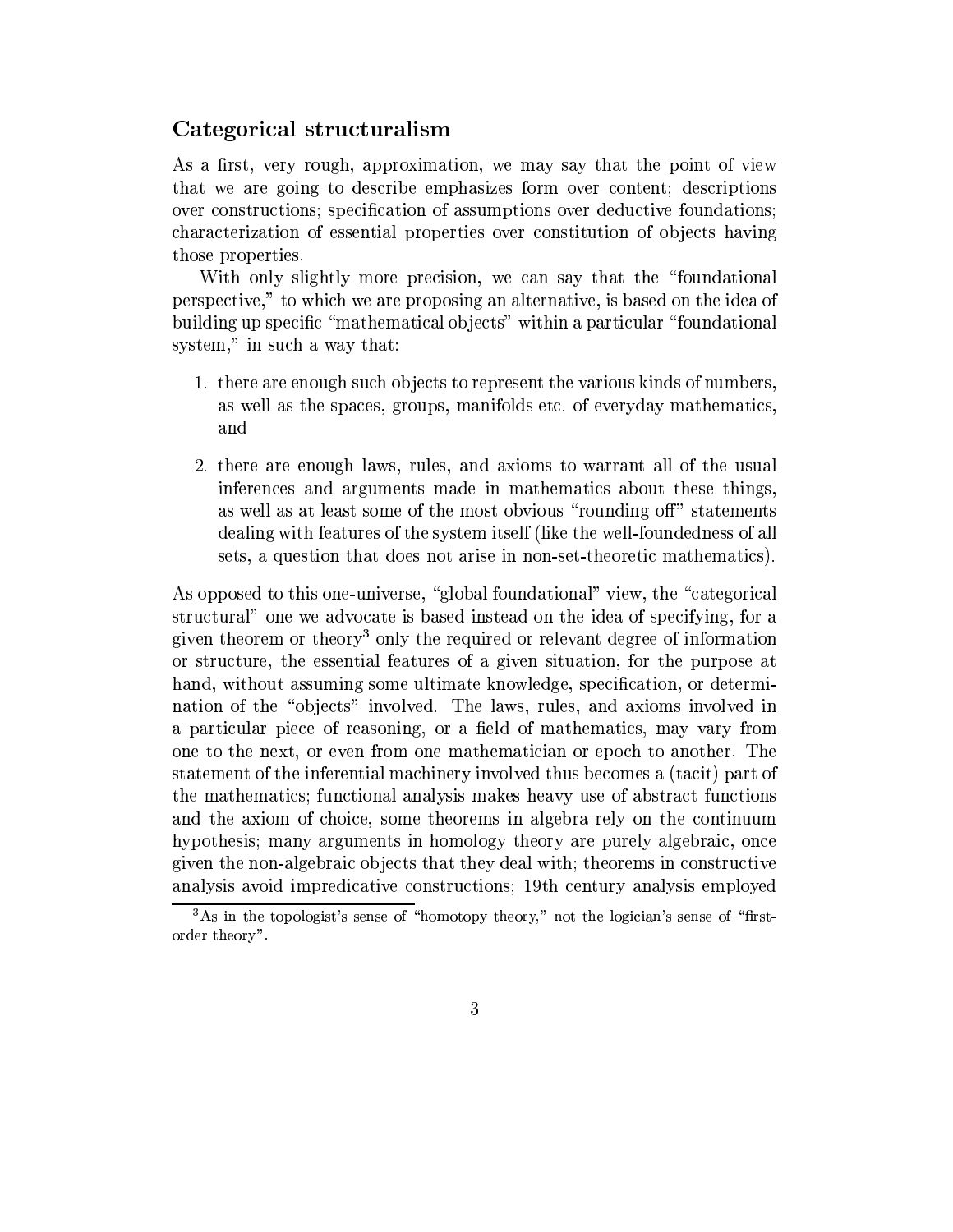other methods than modern-day analysis, and so on. The methods of reasoning involved in different parts of mathematics are not "global" and uniform across fields or even between different theorems, but are themselves "local" or relative.

Thus according to our view, there is neither a once-and-for-all universe of all mathematical objects, nor a once-and-for-all system of all mathematical inferences. Are there, then, various and changing universes and systems? How are they determined, and how are they related? Here I would rather say that there are no such universes or systems; or rather, that the question itself is still based on a "foundationalist" preconception about the nature of mathematical statements.

#### Top-down versus bottom-up

Let us try a different tack. To understand (describe) a piece of mathematics (say, that in the complex numbers  $i^5 = i$ ) the foundationalist must "construct" the terms involved (the complex numbers and their multiplication operation, and perhaps even the identity relation) and then prove that the specific entities so constructed do indeed have the stated property. The structuralist can simply observe that

- (i) in any ring, if  $x^2 = -1$  then  $x^5 = x$ , and
- (ii) the complex numbers are by definition a ring with an element i such that  $i^2 = -1$ , and having a couple of other distinctive properties.

The foundationalist may now object that he, too, can show by the same simple proof that:

- (i') any ring in his universe with an element such that  $x^2 = -1$  also has  $x^5=x$  and
- (ii) his complex numbers are a ring in which i is a root of  $-1$ .

But this statement is vastly different from the one the structuralist makes; it involves consideration of a possibly huge but fixed range of specific rings. as well as of a particular ring consisting of equivalence classes of pairs of Dedekind cuts of ... The very simple statement (i) made by the structuralist involves the relevant features of the situation, described from the top down, as it were; and it applies in any other situation sharing those features: two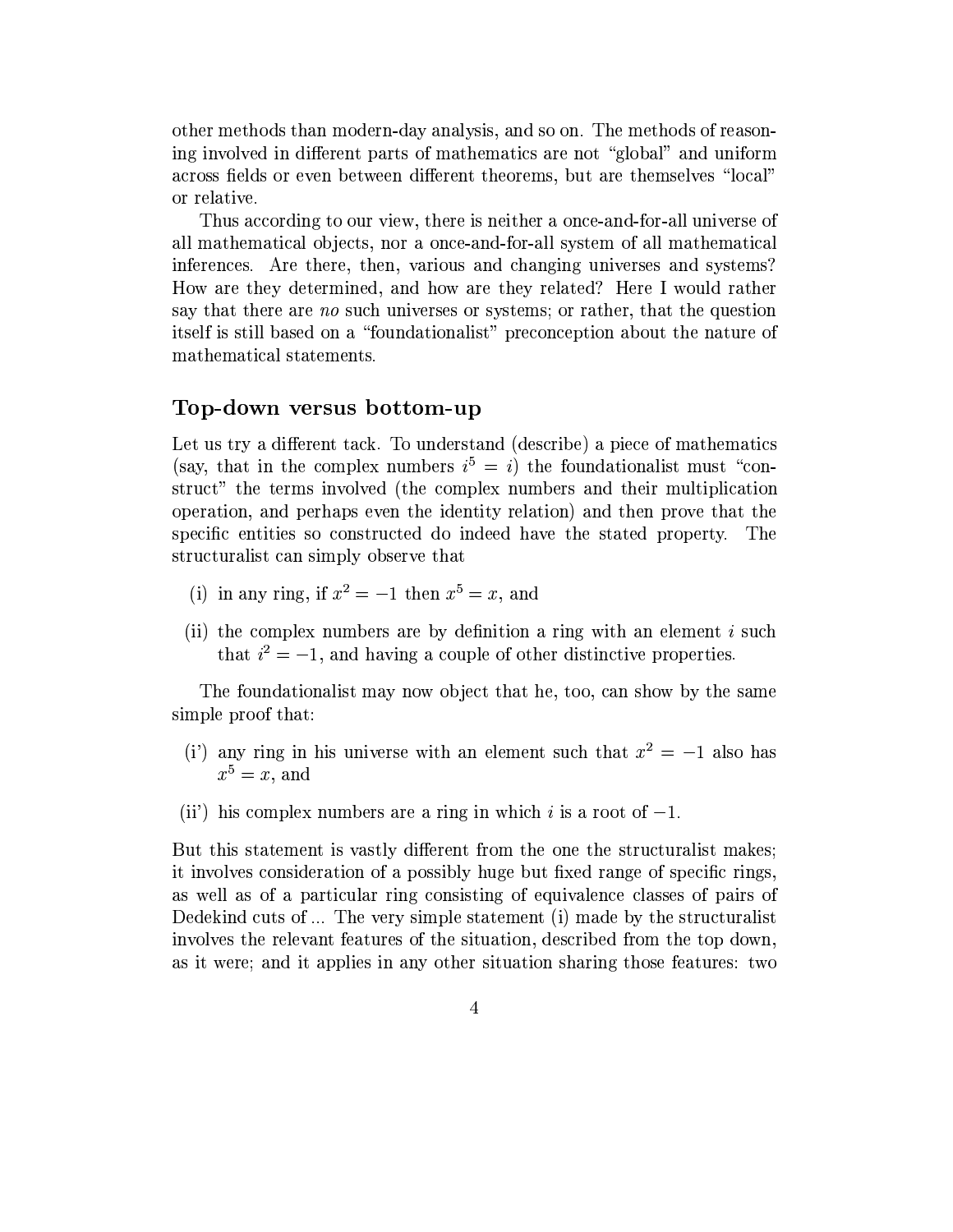associative operations, one distributing over the other, etc. Isn't this just the statement (i') made by the foundationalist?

No. Statement (i') is a universal quantification over a specific range of specific "objects", presumed or constructed, but somehow fixed and given. Statement (i), although it talks about "any ring", is not about all fixed rings in a fixed universe, or even all "possible" rings in a range of "possible" universes". It is a *schematic* statement about a *structure*—the structure of rings—which can have various *instances*. We next need to make these notions more precise.

### An example

Suppose instead of  $x^2 = -1$  we consider the condition,

$$
x^2 + x + 1 = x \tag{1}
$$

which is equivalent to the former one in rings, but also makes sense in similar structures having no inverses, like the natural numbers ("semi-rings with unit"). Now, one can still show that any element satisfying (1) also satisfies  $x^5 = x$ , by the following clever argument.<sup>4</sup> Multiplying (1) by  $x^{(n-1)}$ , we see that for any  $n$ :

$$
x^{(n+1)} + x^n + x^{(n-1)} = x^n . \t\t(2)
$$

 $^4\rm{Due}$  to Marcelo Fiore.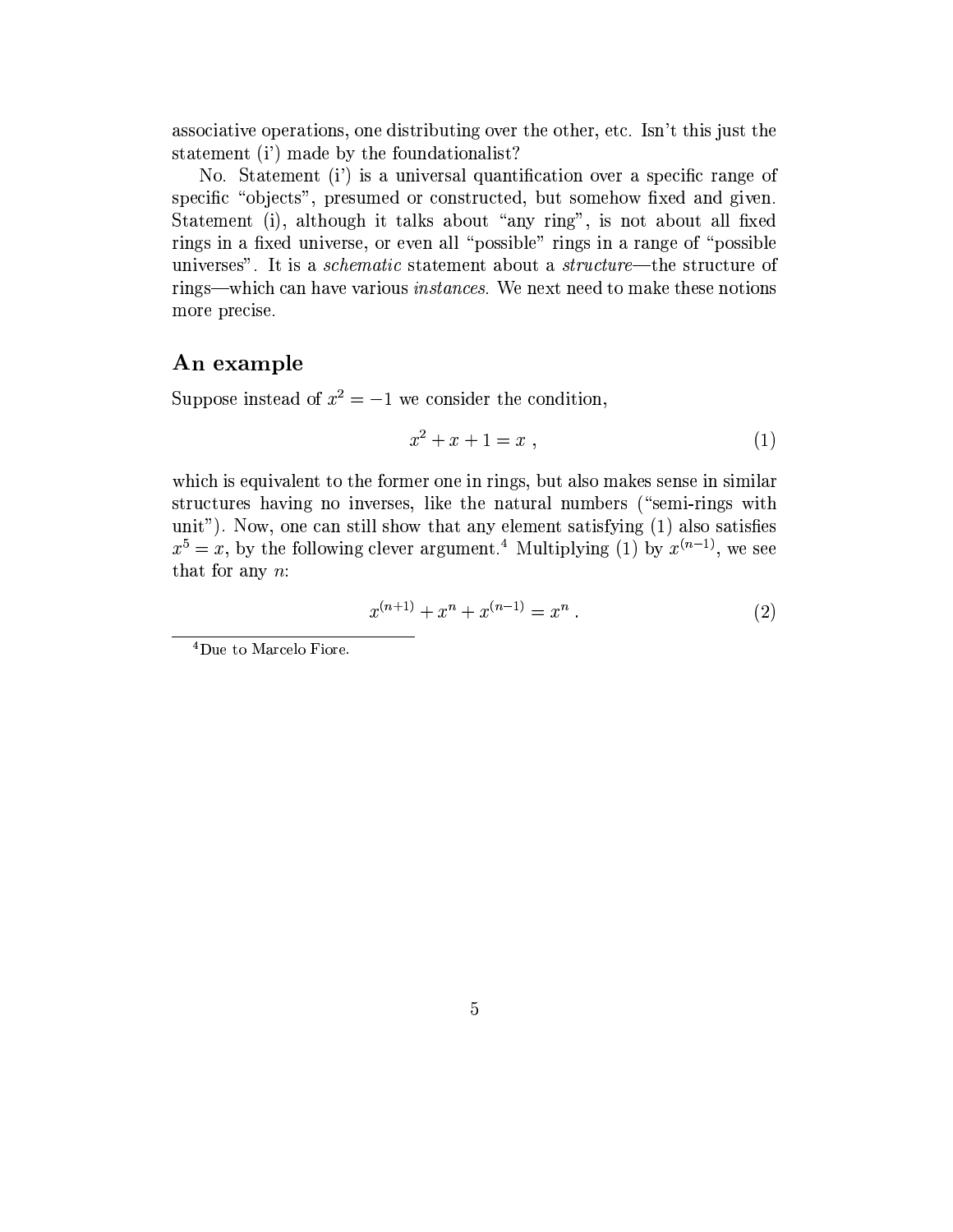Thus, expanding and contracting by (2), we can calculate as follows:

$$
x^{5} = x^{6} + x^{5} + x^{4}
$$
  
\n
$$
= x^{6} + x^{5} + x^{5} + x^{4} + x^{3}
$$
  
\n
$$
= x^{6} + x^{5} + x^{5} + x^{4} + x^{4} + x^{3} + x^{2}
$$
  
\n
$$
= x^{6} + x^{5} + x^{5} + x^{4} + x^{4} + x^{3} + x^{3} + x^{2} + x
$$
  
\n
$$
= x^{6} + x^{5} + x^{5} + x^{4} + x^{4} + x^{3} + x^{3} + x^{2} + x^{2} + x + 1
$$
  
\n
$$
= x^{5} + x^{5} + x^{4} + x^{3} + x^{2} + x^{2} + x + 1
$$
  
\n
$$
= x^{5} + x^{4} + x^{3} + x^{2} + x^{2} + x + 1
$$
  
\n
$$
= x^{4} + x^{2} + x^{2} + x + 1
$$
  
\n
$$
= x^{4} + x^{3} + x^{2} + x^{2} + x + x + 1
$$
  
\n
$$
= x^{3} + x^{2} + x + x + 1
$$
  
\n
$$
= x^{2} + x + 1
$$
  
\n
$$
= x^{2} + x + 1
$$
  
\n
$$
= x
$$

Now one and the same simple equational proof shows that  $i^5 = i$  in the complex numbers and that any element satisfying (1) in a semi-ring with unit also satisfies  $x^5 = x$ . Moreover, it also shows that e.g. any set X such that  $X^2 + X + 1 \cong X$  also has a canonical isomorphism  $X^5 \cong X$ , obtained by essentially the same calculation.<sup>5</sup> And the same holds for any object  $X$  in any category with finite products and coproducts that are distributive, say, the category Sets<sup>C</sup> of all set-valued functors on a small category C, as well as for countless other situations that are "formally similar".

This is not a matter of universally quantifying over a fixed range of particular instances of, say, specific sets with specific binary operations. Rather it is a single, simple proof at a certain level of abstraction, that applies to various different cases, each at perhaps other levels of abstraction, and none of which must be assumed to be any more or less general or specific for the calculation to apply.

#### Mathematical theorems are "schematic"

Every mathematical theorem is of the form "if such-and-such is the case, then so-and-so holds". That is, the "things" referred to are assumed to have

 $5$ Consider e.g. the set of freely generated terms in a language with one constant symbol, a unary operation  $\neg t$ , and a binary operation  $s * t$ .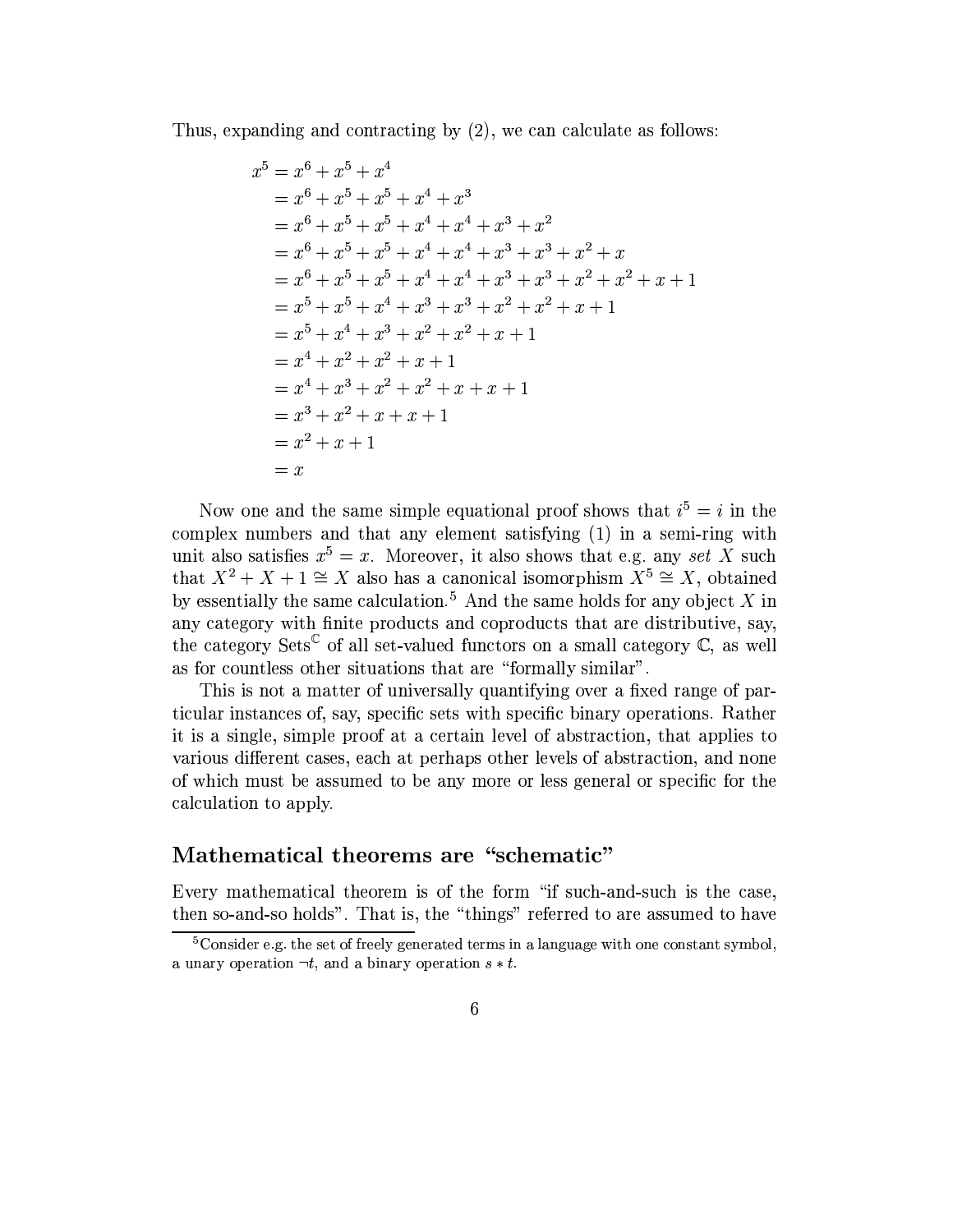certain properties, and then it is shown, using the tacitly assumed methods of reasoning, that they also have some other properties. Any finitely generated, abelian group has a certain decomposition; the fundamental group of any topological space acts in a certain way on the universal covering space; and so on. Of course, many theorems don't literally have this form, but every theorem has some conditions under which it obtains.

Theorems state connections, relations, and properties of the structures involved: group, topological, continuous actions, etc. The proof of a theorem involves the structures mentioned, and perhaps many others along the way. together with some general principles of reasoning like those collected up in logic, set theory, category theory, etc. But it does not involve the specific nature of the structures, or their components, in an absolute sense. That is, there is a certain degree of "analysis" or specificity required for the proof, and beyond that, it doesn't matter what the structures are supposed to be or to "consist of"—the elements of the group, the points of the space, are simply *undetermined*.

This lack of specificity or determination is not an accidental feature of mathematics, to be described as universal quantification over all particular instances in a specific foundational system as the foundationalist would have  $it - a$  contrived and fantastic interpretation of actual mathematical practice (and even more so of historical mathematics!). Rather it is characteristic of mathematical statements that the particular nature of the entities involved plays no role, but rather their relations, operations, etc.—the "structures" that they bear—are related, connected, and described in the statements and proofs of theorems. It is a theorem in topology that the first homology group of an arcwise-connected space is naturally isomorphic to the abelianization of the fundamental group of the space. This statement doesn't depend on the specific points of the space, or even on the specific space; it is about a connection between homology and homotopy. In this sense, mathematical statements (theorems, proofs, etc., even definitions) are about connections, operations, relations, properties of connections, operations on relations, connections between relations on properties, and so on.

The "schematic" element in mathematical theorems, definitions, and even proofs is not captured by treating the indeterminate objects involved as universally quantified variables, as quantification requires a fixed domain over which the range of the varaible is restricted. This schematic character is more akin, rather, to the phenomenon Russell's "typical ambiguity" was intended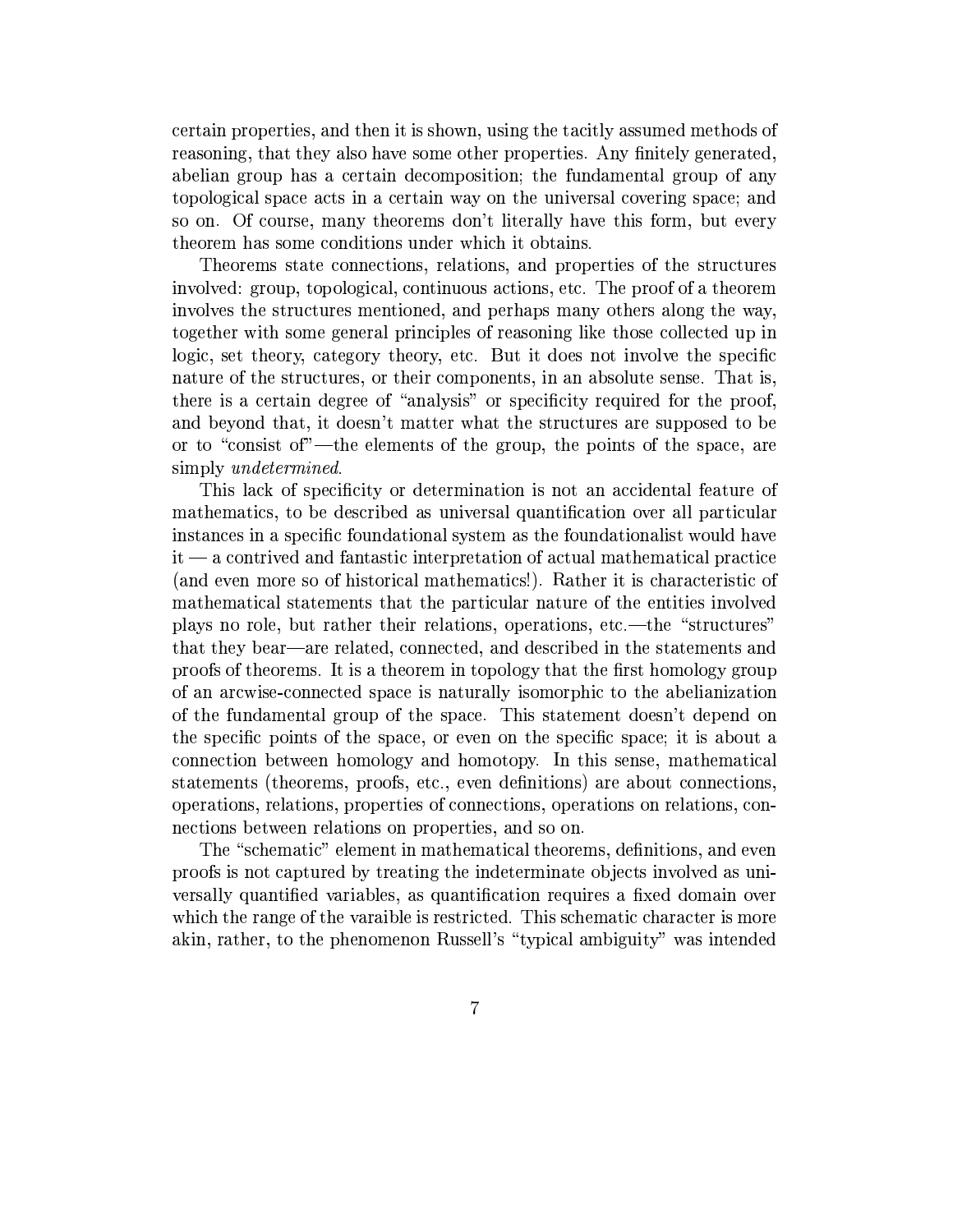to capture.<sup>6</sup> A somewhat analogous distinction is that between a general statement about real numbers and a statement about the indeterminate  $x$  in the ring  $\mathbb{R}[x]$  of polynomials with real coefficients. For every real number x, the number  $x^2 + 1$  has a square root; but there is of course no polynomial  $p(x)$  such that  $p(x)^2 = x^2 + 1$ . In the case of the quantified statement, we consider what is true for an arbitrary real number, while in the indeterminate case we, in effect, consider what holds for an arbitrary number  $x$ , in an arbitrary ring over R. One could say, rather speculatively, that the difference in both cases seems to be related to that between what is *true* for all of a fixed range of values, as opposed to what can be *proved* for an indeterminate value. Presumably, Hellman would use a modal logical approach here. I think a more straightforward analysis is desirable. But first let us consider a possible objection.

#### That sounds like Russell's if-then-ism!

Of course, the idea that mathematics is in some sense hypothetical, and that it is about relations of relations of relations of ... is not new—a version of it was stated by Russell in the *Principles of Mathematics*. We distinguish the position proposed here from old-fashioned "if-then-ism" in two respects:

First, if-then-ism is sometimes understood to pertain to the underlying methods of reasoning—the laws, axioms, and rules of the foundational system. The theorems of mathematics, even when stated in the form "if  $A$ , then  $B$ ", are supposed to "really" mean "if the laws, axioms, and rules of the system are true and correct, then if A, then  $B$ ". That's the way, e.g., one sometimes hears set theoretical foundations described. The argument against if-then-ism in this form is that it makes all theorems hypothetical; they can never really be known, because the antecedent conditions will always remain in doubt. We may never know whether the axioms of ZFC are true, or they may even be inconsistent, and so it will not do to carry them along as conditions on every theorem. But in our case, the conditions are rather of the kind "if G is a finitely generated abelian group", not "if the axioms of ZFC are true". There is usually no question about *whether* such conditions are ever satisfied; rather, like axiomatic definitions, they serve to specify the range of application of the subsequent statement. A theorem of the form

 ${}^{6}$ In [2], Feferman recognizes the similarity between Russell's typical ambiguity and category theory's relative use of the concept of "smallness".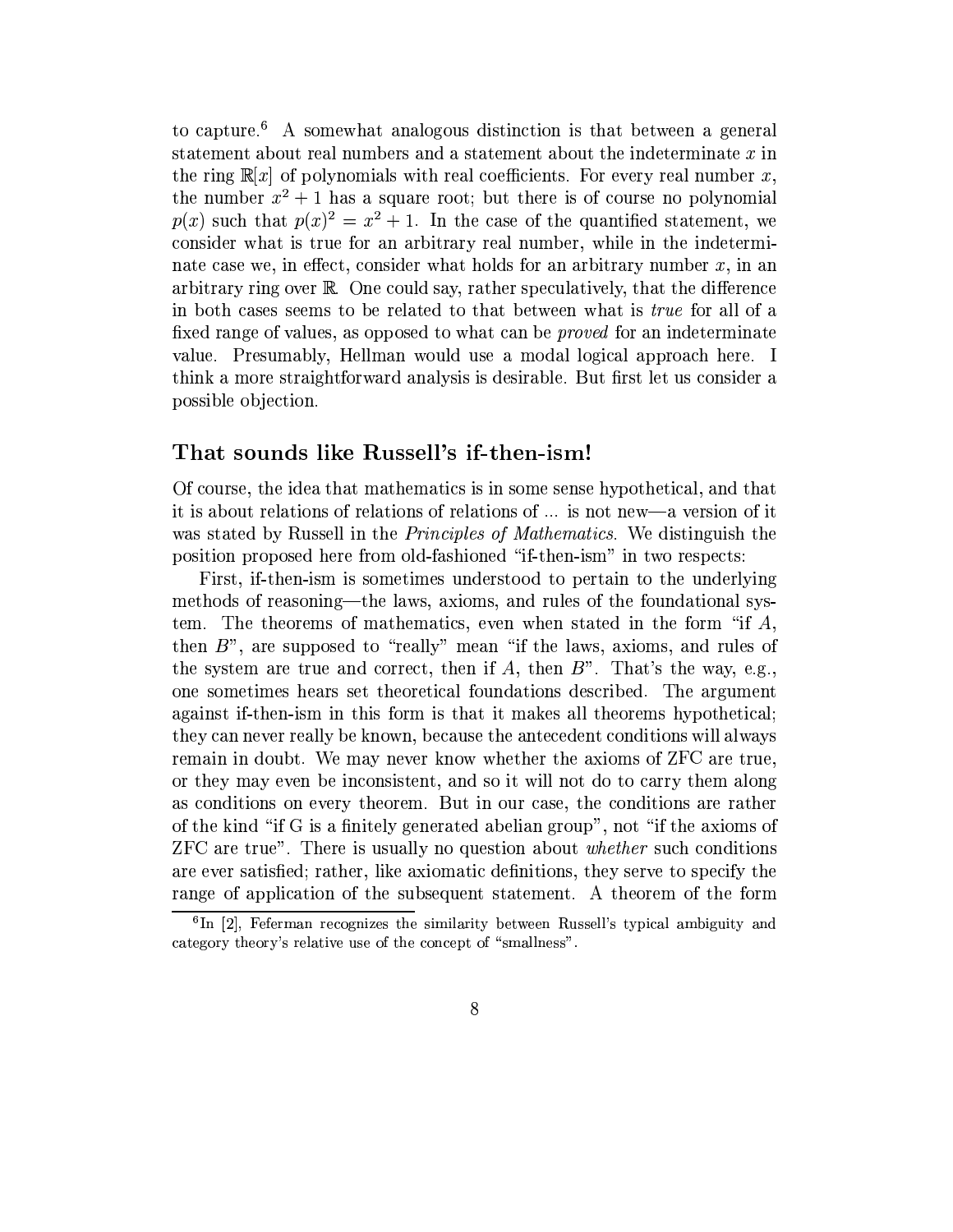"If G is a normal subgroup of the fundamental group of the space X, then ..." is not hypothetical, in the sense that the critic of if-then-ism objects to. The truth of the consequent statement doesn't depend on some unknown or unknowable antecedent conditions; rather it *applies* only to those cases specified by the antecedent description. In cases where we are not sure whether the conditions at issue are ever satisfied, i.e. whether they are consistent, we have no recourse but to investigate their consequences in order to gain more information. Of course, establishing any "if ..., then ..." implication requires some tacitly assumed methods of reasoning, from simple chains of equations, to, say, ZFC. And where these methods are not conventionally assumed or obviously inferred, the statement of the theorem will generally include them: "assuming the axiom of choice, ..." or "given a measurable cardinal, ..." or "intuitionistically,  $\ldots$ ".<sup>7</sup>

But the essential difference between the position being sketched here and old-fashioned, relational structuralism is the idea of a top-down description, which presupposes no bottom-up hierarchy of things. For Russell, every relation had to be a relation on somethings which, even if they were themselves analyzable into relations, had to be among some other *things*, ..., and this process had to either stop somewhere (atoms), or an account had to be given of infinite analysis.

The difficulty arises in the preoccupation with *relations* as the fundamental notion of "structure"; for a relation presupposes its relata, and off we go into the descent of Russellean analysis. If we take instead the perfectly autonomous notion of a morphism in a category, we can build structures out of them to our heart's content, without ever having to ask what might be in them.

#### Why category theory?

No one claims that category theory is the *only* way to talk about structures of structures of ... Or even that it is the best way (although I know of no better one). The only claim being made in this connection is that it is a very *good* way. There are reasons why this is so, of which some are historical and accidental. Thus, while things could have gone differently, with Eilenberg

<sup>&</sup>lt;sup>7</sup>There is also a kind of hypothetico-deductivism sometimes asserted by logicians: theorems are proofs from premisses in deductive systems. As this is not the kind of relational structuralism the early Russell had in mind, nor a position the one advocated here is in any danger of being confused with, I will not address it.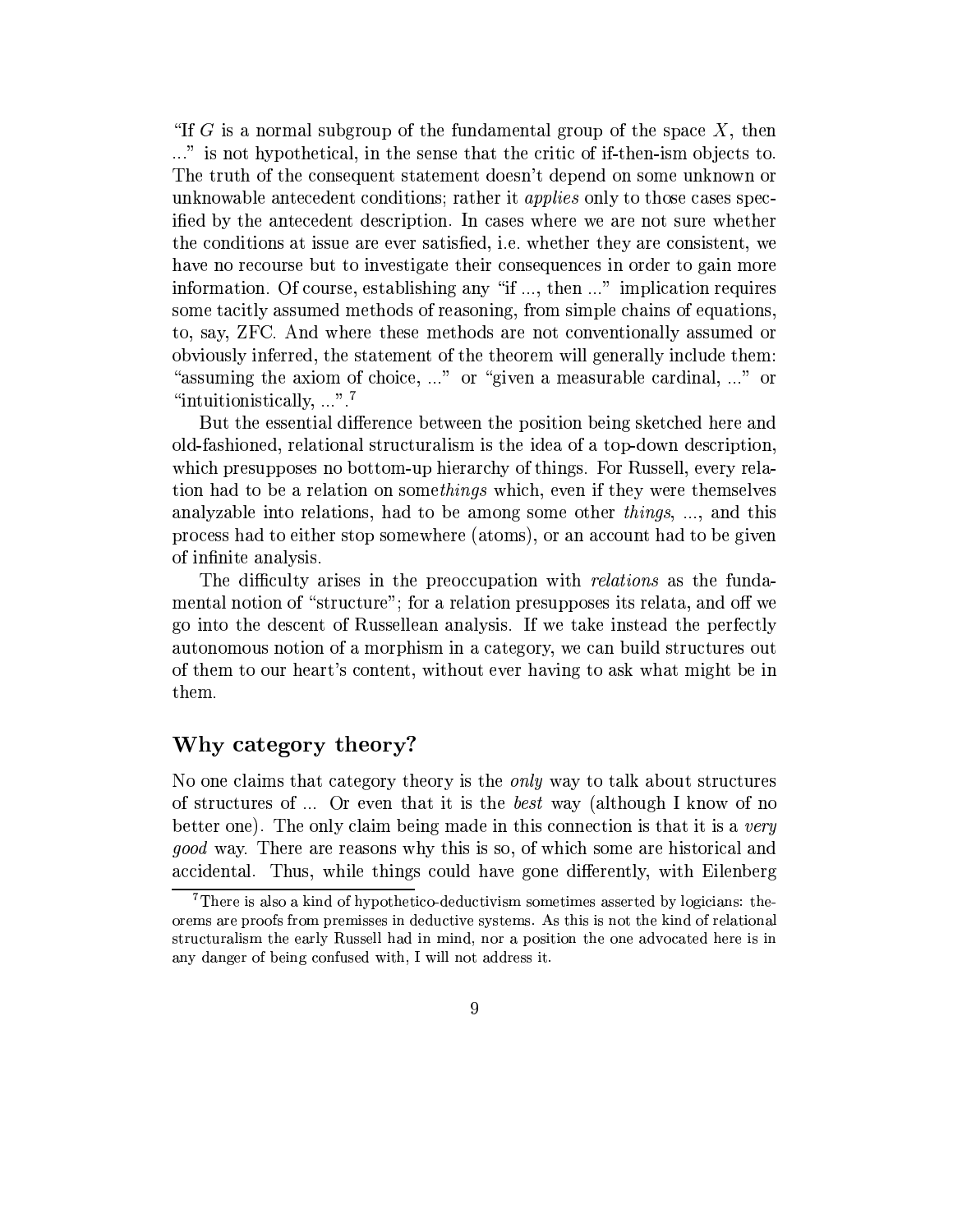and Mac Lane instead inventing "schmategories", given the same 50 years of study, by the same people, for the same ends, we would now have a very good theory of schmategories. But there are also theoretical reasons why that the work was done on *categories* and not in graph theory, universal algebra, first-order logic, or descriptive set theory. Category theory was developed so extensively because the notion of a category, and the related notions of functoriality, naturality, and adjointness, proved to be so effective in modern, abstract mathematics. And the reason for this broad applicability has a lot to do precisely with their effectiveness at specifying and manipulating structures. I'll try very briefly to indicate why this is so.

In category theory, such notions as relation, connection, property, and operation are all subsumed under the primitive notion of a morphism. It is general and flexible enough that it can be made to do the work of all those other notions and more. Need relations? use products and monomorphisms; operations? morphisms on products; homomorphisms? consider the category of structures; connections between structures? use functors between categories; connections among connections? categories of functors; and so on it goes. Many apparently different phenomena can be described in a uniform way, and thus easily related to each other, by the language of category theory.

But where do all these categories live? What is their home address? When you consider, for example, the notion (involving just a few objects and arrows and a couple of diagrams) of a group  $G$  in an arbitrary category  $\mathbb C$ , and pass to the category Group( $\mathbb C$ ) of all groups in that category, and then to the category  $\mathbb{C}^{\text{Group}(\mathbb{C})}$  of all functors from that category of groups back down to  $\mathbb{C}$ , and so on, then these constructions have to take place somewhere! They require some collection principles!

No; the idea that one is "going up" in a hierarchy, and that this requires stronger and stronger collection principles and existence assumptions rests on the "foundationalist" conception that the "objects" involved are fixed and determinate. From a categorical perspective, one is rather "going down", by specifying more of the ambient structure to be taken into account: here, say, a cartesian closed category  $\mathcal E$  in which the original category  $\mathbb C$  is small. Where does that category  $\mathcal E$  come from? We describe it, by the handful of axioms for cartesian closed categories, and then assume further that there is in it a category  $\mathbb C$  with whatever properties we were interested in—in particular, it has a group G. Is that the same category  $\mathbb C$  we started with? The question makes no sense. Neither G nor C nor  $\mathcal E$  are specific things here, they are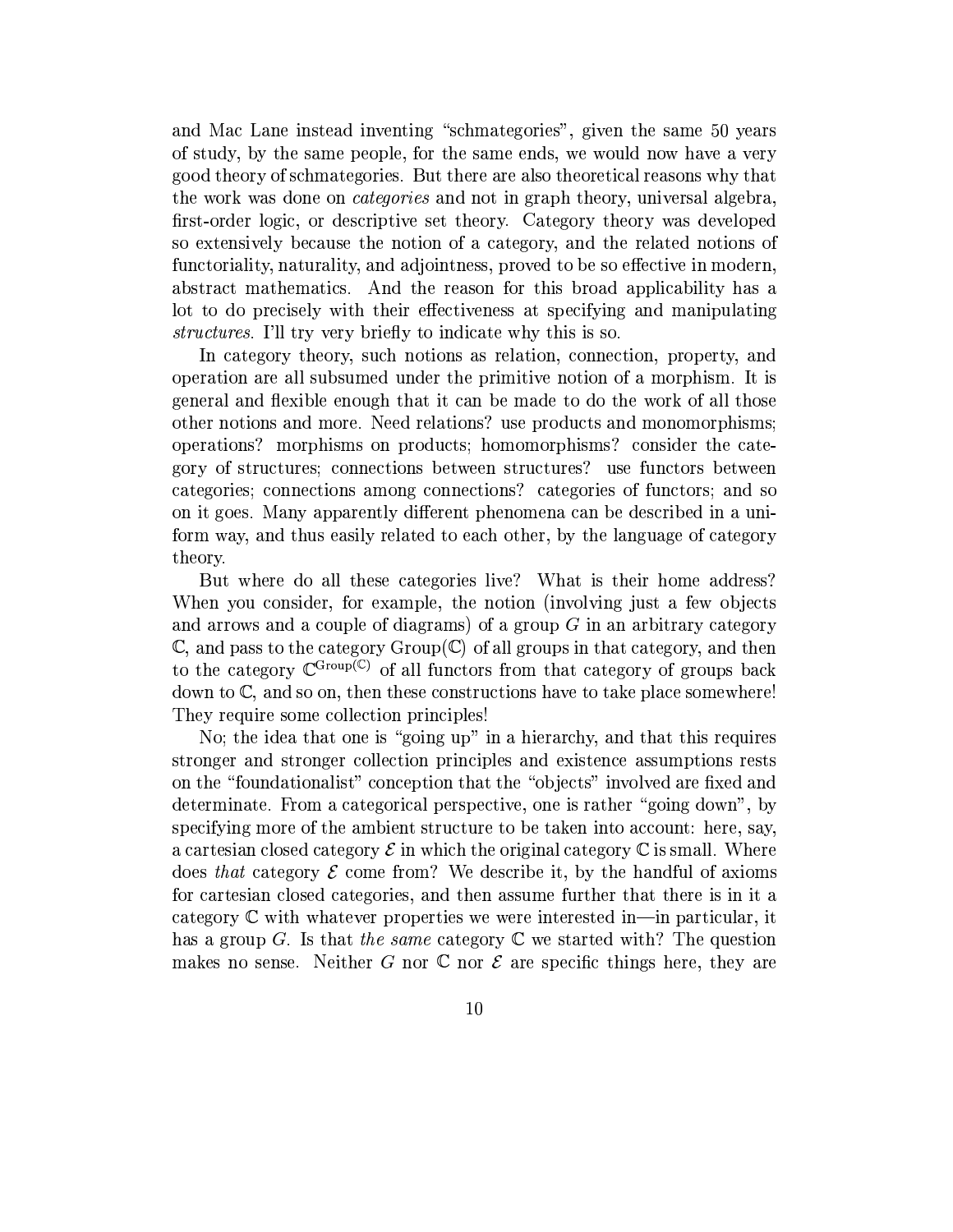schematic structures, as it were, specified or determined by configurations of objects and arrows and conditions on them, which can be assumed or found to hold in various different situations, which in turn may also be schematic.

Thus rather than saying, for example, "now suppose this particular solar system is an atom in some huge piece of matter in an enormous solar system", one is instead saying "now suppose this particular configuration of bodies occurs, not as a solar system, but as an atom in some piece of matter in a solar system". The former assumption indeed requires additional (outrageous) existence assumptions, while the latter requires none. A configuration is only assumed as a structure from the start, and so it can be specialized by assuming it to occur in more special situations. The schematic character of statements about structures is clearly essential to this approach; whatever we were saying about  $\mathbb C$  originally (e.g. that there is a group in it), can still be said about C after we have put it into some ambient category  $\mathcal{E}$ , because we weren't assuming anything particular about it in the first place.

How, then, do we make precise the notions of *schematic* statements about structures that have different *instances*? Simply by using the usual language and methods of category theory; they automatically treat mathematical objects as "structures", and categorical statements about them are inherently "schematic", in the required sense. This is what makes category theory a good language for structuralism. It is also what gives it an essentially different perspective from the foundational one.

# The universal structures

Certain structures are canonical, in the sense that they are distinguished by universal properties: the natural numbers, the free algebras, the finite sets, and other such structures (and their duals). These universal structures reappear in many different categories; they are characterized, up to isomorphism, by universal properties similar to those characterizing other canonical structures like cartesian products and exponentials.

Such structures are in a sense more specific than the general or arbitrary ones like general categories, groups, spaces, etc. As a particular structure, the natural numbers, for instance, have a certain autonomy; statements about them stand alone, in a way that statements about arbitrary categories or groups do not. A statement about the natural numbers is not conditional or hypothetical, but rather a specific statement about a particular structure.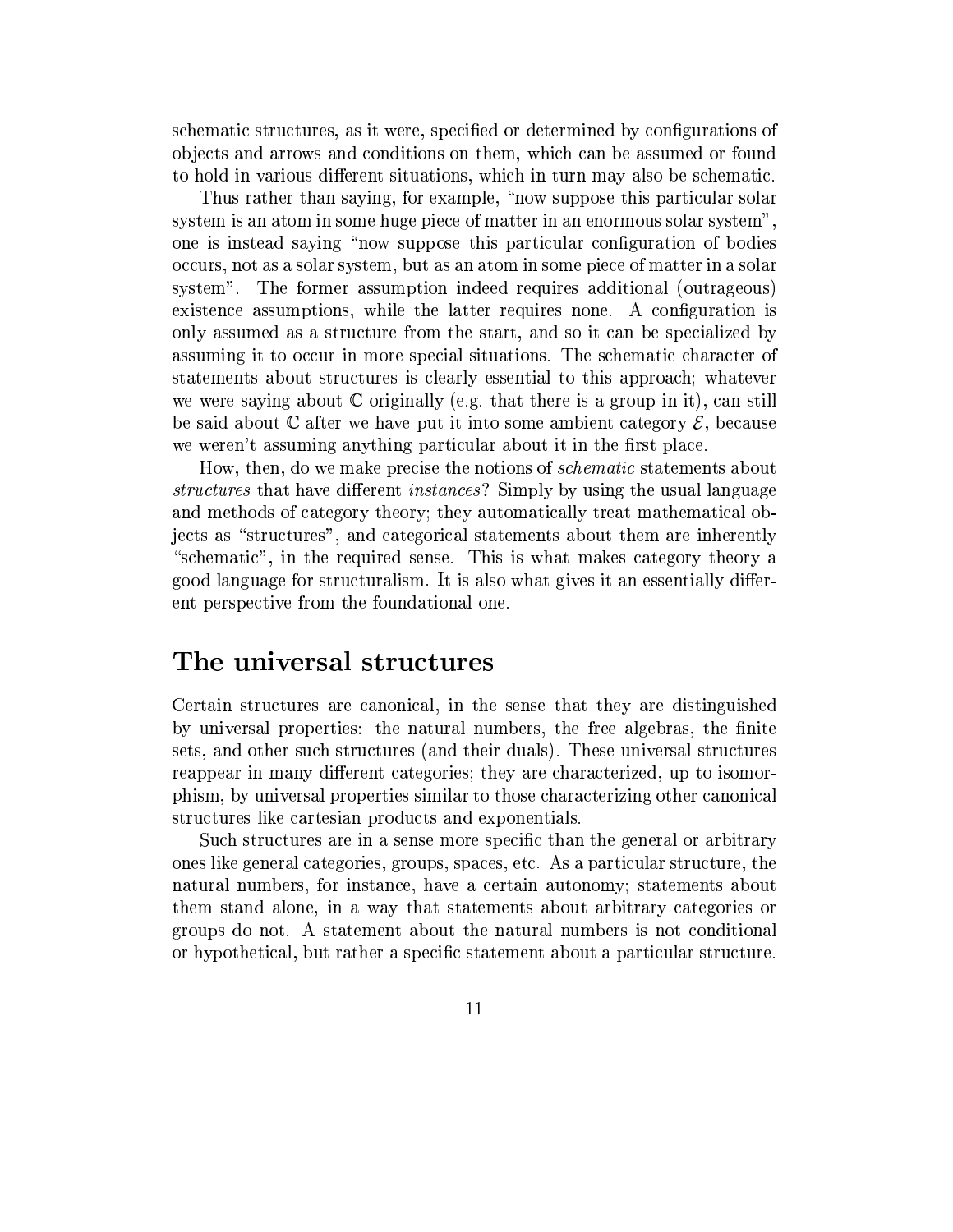On the other hand, even such universal structures as the natural numbers have various different "instances" or "occurrences", in the sense that they can be found in various different categories. The natural number objects in a particular category of sets and in an arbitrary elementary topos will both satisfy the Peano postulates, for instance, but may differ with respect to some other properties—even logically definable ones.<sup>8</sup> Thus, although we can recognize different "instances" or "occurrences" of the natural numbers in different categories by their universal property, it is not clear whether we should call them "the same" numbers, or "the same" structure.

One interesting, if somewhat speculative, possible way to pursue this question is to restrict the language that we use in formulating the properties of these structures, i.e. to be more specific about what counts as a "property" of the structure". Consider the case of the finite sets, for instance. They can be characterized as the initial boolean topos, or as the free category with initial object 0 and binary coproducts  $A + B$  on one object  $*$ , or in several other ways. These descriptions make sense in many different categories (specifically, in any category with finite limits). And a category of finite sets can be shown to exist, for instance, in any topos with a natural numbers object. The properties of the finite sets will thus depend to some extent also on the ambient category. In particular, there are certain core statements about them that are "absolute", in the sense that they hold in all cases, and certain other statements that may hold or fail from instance to instance. The absolute statements include all those in the language of toposes, for instance.<sup>9</sup> In that sense, the description of the finite sets as the free boolean topos fixes all of their structural properties, independently of the ambient category.

The study of such absolute and structural properties of universal structures has not yet been developed. In fact, it is not even known whether e.g. the real numbers or larger categories of sets than just the finite ones are universal, in the sense of being determined by universal properties. Only then could one sensibly ask which of their properties are not just typical, but absolute. This seems to me like the sort of question philosophers of mathematics might fruitfully pursue.

<sup>&</sup>lt;sup>8</sup>This follows from the incompleteness of arithmetic and the topos completeness of higher-order logic. Note that it makes no sense to ask whether the natural numbers objects in *different* topoi are isomorphic.

<sup>&</sup>lt;sup>9</sup>This requires a proof, omitted here.